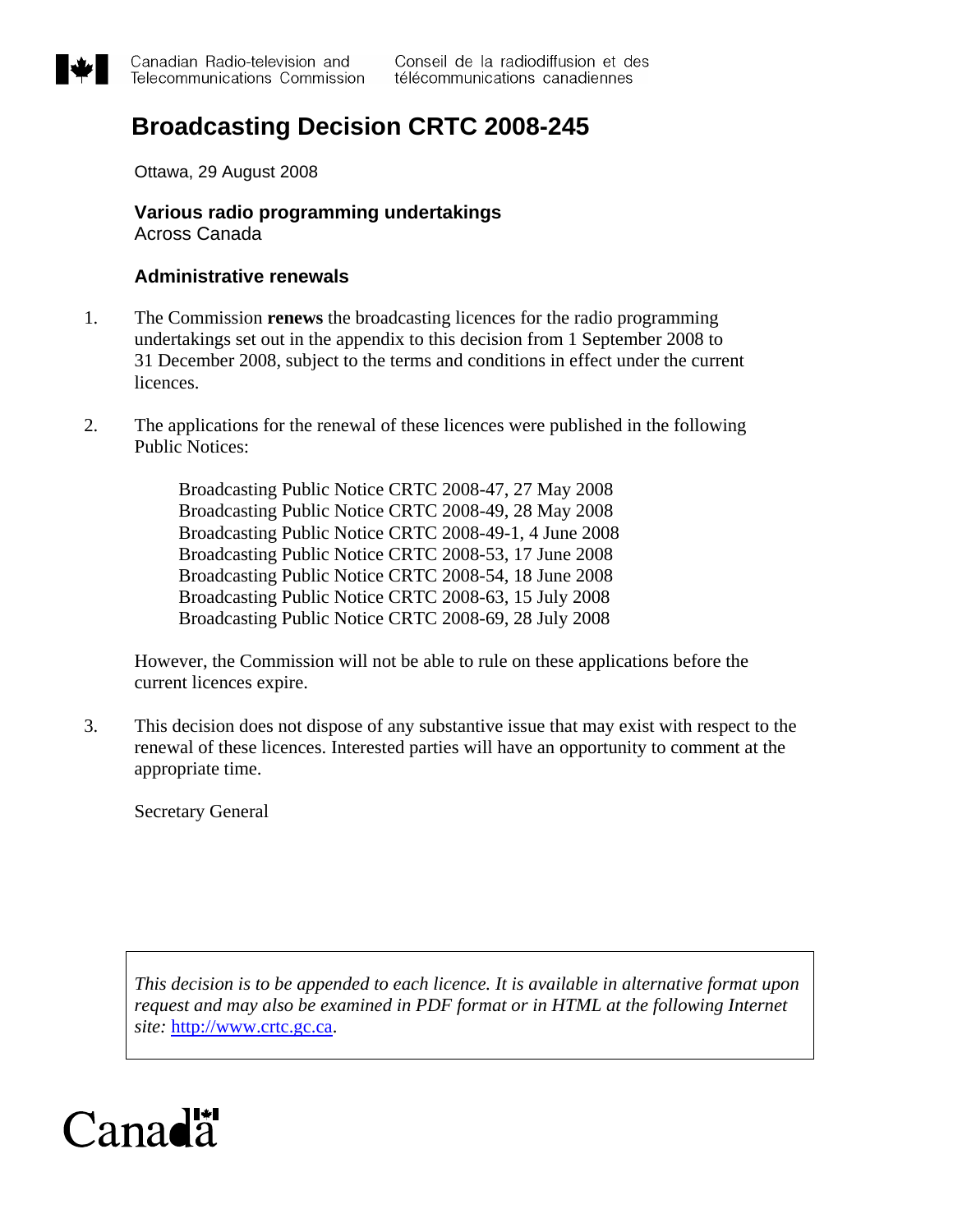# **Appendix to Broadcasting Decision CRTC 2008-245**

| <b>Licensees</b>                                                                                                                                                                                            | <b>Stations</b>                                                                                                                                                                                                                                                                                                                                                                               |
|-------------------------------------------------------------------------------------------------------------------------------------------------------------------------------------------------------------|-----------------------------------------------------------------------------------------------------------------------------------------------------------------------------------------------------------------------------------------------------------------------------------------------------------------------------------------------------------------------------------------------|
| <b>Alberta</b>                                                                                                                                                                                              |                                                                                                                                                                                                                                                                                                                                                                                               |
| Golden West Broadcasting Ltd.                                                                                                                                                                               | <b>CKUV-FM High River</b>                                                                                                                                                                                                                                                                                                                                                                     |
| <b>British Columbia</b>                                                                                                                                                                                     |                                                                                                                                                                                                                                                                                                                                                                                               |
| Fairchild Radio (Vancouver FM) Ltd.                                                                                                                                                                         | <b>CHKG-FM Vancouver</b>                                                                                                                                                                                                                                                                                                                                                                      |
| Jim Pattison Broadcast Group Ltd. (the<br>general partner) and Jim Pattison Industries<br>Ltd. (the limited partner), carrying on<br>business as Jim Pattison Broadcast Group<br><b>Limited Partnership</b> | <b>CHDR-FM Cranbrook and its transmitter:</b><br><b>CFIW Canal Flats</b>                                                                                                                                                                                                                                                                                                                      |
|                                                                                                                                                                                                             | <b>CJDR-FM Fernie and its transmitter:</b><br>CJDR-FM-1 Sparwood                                                                                                                                                                                                                                                                                                                              |
|                                                                                                                                                                                                             | <b>CIBH-FM Parksville (Pemberton)</b>                                                                                                                                                                                                                                                                                                                                                         |
| <b>New-Brunswick</b>                                                                                                                                                                                        |                                                                                                                                                                                                                                                                                                                                                                                               |
| Maritime Broadcasting System Limited                                                                                                                                                                        | <b>CFAN-FM Miramichi</b>                                                                                                                                                                                                                                                                                                                                                                      |
| <b>Newfoundland &amp; Labrador</b>                                                                                                                                                                          |                                                                                                                                                                                                                                                                                                                                                                                               |
| Seventh-Day Adventist Church in<br>Newfoundland and Labrador                                                                                                                                                | <b>VOAR Mount Pearl and its transmitters:</b><br><b>VOAR-1-FM Bay Roberts</b><br>VOAR-2-FM Marystown<br><b>VOAR-3-FM Lewisporte</b><br><b>VOAR-4-FM Gander</b><br>VOAR-5-FM Deer Lake<br>VOAR-6-FM Botwood<br>VOAR-7-FM Springdale<br><b>VOAR-8-FM Grand Falls</b><br><b>VOAR-9-FM Corner Brook</b><br><b>VOAR-10-FM Port aux Basques</b><br>VOAR-11-FM Goose Bay<br><b>VOAR-12-FM Wabush</b> |
| Wesley United Church Radio Board                                                                                                                                                                            | VOWR St-John's                                                                                                                                                                                                                                                                                                                                                                                |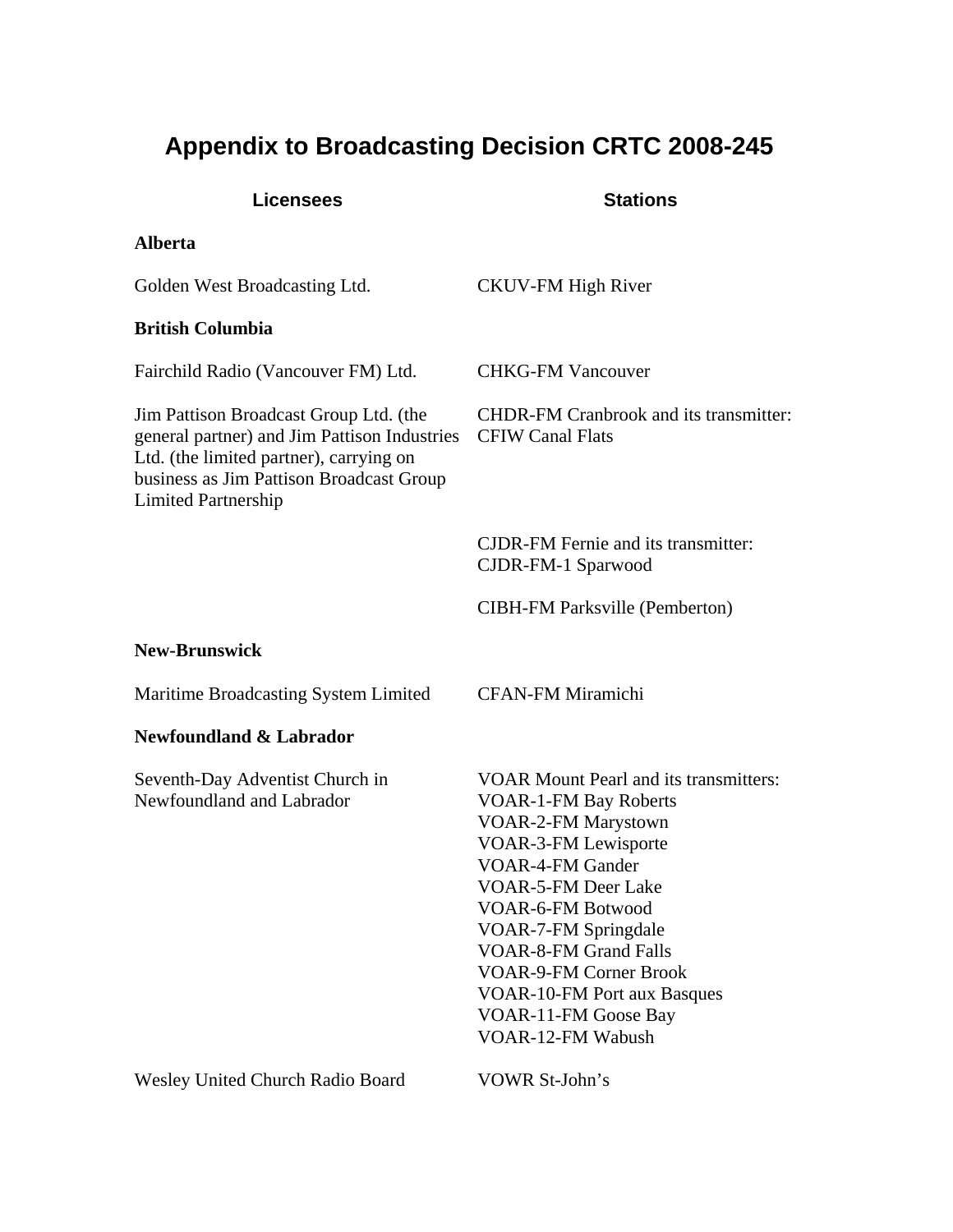### **Nova Scotia**

| <b>Acadia Broadcasting Limited</b>                                                             | <b>CKBW-FM Bridgewater and its</b><br>transmitters:<br>CKBW-FM-1 Liverpool<br><b>CKBW-FM-2 Shelburne</b>                                                                              |
|------------------------------------------------------------------------------------------------|---------------------------------------------------------------------------------------------------------------------------------------------------------------------------------------|
| <b>Maritime Broadcasting System Limited</b>                                                    | <b>CKWM-FM Kentville</b>                                                                                                                                                              |
| <b>Nunavut</b>                                                                                 |                                                                                                                                                                                       |
| Association des francophones du Nunavut                                                        | <b>CFRT-FM Iqaluit</b>                                                                                                                                                                |
| <b>Ontario</b>                                                                                 |                                                                                                                                                                                       |
| Christian Youth Centre (Kingston), doing<br>business under the name and style of Camp<br>Iawah | <b>CJCE-FM Godfrey</b>                                                                                                                                                                |
| <b>Fawcett Broadcasting Limited</b>                                                            | <b>CFOB-FM Fort Frances</b>                                                                                                                                                           |
| Newcap Inc.                                                                                    | <b>CHNO-FM Sudbury</b>                                                                                                                                                                |
|                                                                                                | <b>CIHT-FM Ottawa</b>                                                                                                                                                                 |
| North Superior Broadcasting Ltd.                                                               | CFNO-FM Marathon and its transmitters:<br>CFNO-FM-1 Nipigon/Red Rock<br>CFNO-FM-2 Hornepayne<br>CFNO-FM-4 Geraldton<br>CFNO-FM-5 Longlac<br>CFNO-FM-7 Nakina<br>CFNO-FM-8 White River |
| 1486781 Ontario Limited                                                                        | <b>CFWC-FM Brantford</b>                                                                                                                                                              |
| Radio 1540 Limited                                                                             | CJLL-FM Ottawa/Gatineau                                                                                                                                                               |
| Wired World Inc.                                                                               | <b>CKWR-FM Kitchener</b>                                                                                                                                                              |